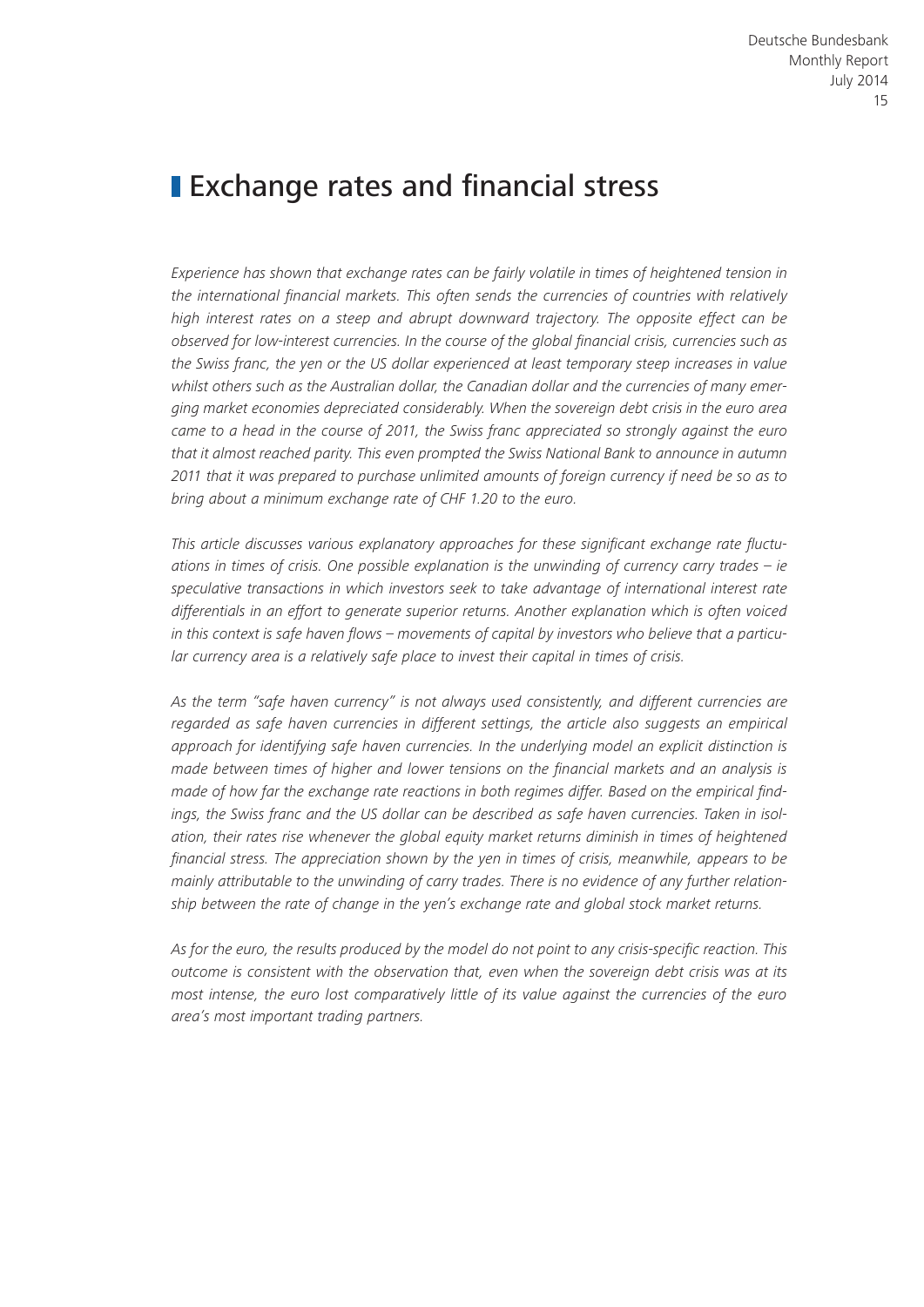## Exchange rate changes and financial stress since introduction of the euro

The global financial crisis and the sovereign

*Currencies sometimes subject to major fluctuations in times of crisis*

debt crisis in the euro area have shown  $-$  like earlier crises – that currencies are subject to stronger fluctuations in times of heightened tension on the financial markets than they are in calm periods. When, for example, the US investment bank Lehman Brothers filed for bankruptcy in September 2008, within one month the trade-weighted yen appreciated by approximately 11%, the Swiss franc by 3% and the US dollar by 5%, while the Australian dollar depreciated by 13½% and the Canadian dollar lost 81/2% over the same period.<sup>1</sup> Generally speaking, low-interest currencies tend to depreciate in periods of calm on the financial markets, while they often appreciate abruptly in troubled times.<sup>2</sup> The opposite can be observed in the case of countries with relatively high interest rates. Assuming rational expectations, this observation contradicts the hypothesis of uncovered interest parity, at least in the short term. If an investor takes up funds in a low-interest currency and invests them in a higher-interest currency, the interest rate parity theory postulates that the expected profit from this transaction should be zero because an expected appreciation of the financing currency over the investment period should exactly offset the return from the interest rate advantage. If investors' expectations are correct on average, low-interest currencies should consequently appreciate and not depreciate against high-interest currencies – irrespective of the degree of uncertainty on financial markets.

In order to gain an initial rough impression of whether there exists, beyond the individual cases cited above, a general relationship between exchange rates and the level of financial stress, an illustrative analysis is made of the percentage monthly rates of change of the nominal effective exchange rates of Australia, Switzerland, the European Economic and Monetary Union (EMU), Japan, the United Kingdom and

the United States against 37 important trading partners<sup>3</sup> together with the Chicago Board Options Exchange (CBOE) S&P 100 volatility index (VXO) since the introduction of the euro (see chart on page 17).4 The effective exchange rates used are noted in indirect quotation, ie they state how many units of a weighted foreign currency are required to buy one unit of a given domestic currency. Consequently, an increase in the effective exchange rate in this notation implies an appreciation of the domestic currency. The VXO mirrors the expected fluctuation band of the US S&P 100 stock index for the coming month. In the analysis below it serves as an indicator of the degree of tension on the financial markets.<sup>5</sup>

It is apparent that higher values of the VXO, which reflect a higher financial stress level, tend to be accompanied by an appreciation of the Swiss franc, the yen and the US dollar. The opposite can be observed for the Australian dollar. In the case of the euro, no clear relationship can be identified on the basis of this simple graphic analysis.

*Heightened financial stress tends to be linked to appreciations of Swiss franc, yen and US dollar*

*Unwinding of carry trades and safe haven flows as possible causes*

Two things are often cited as the reason for the marked swing of exchange rates in times of heightened financial stress – first, the unwinding of currency carry trades and, second, safe

<sup>1</sup> Based on the rates of change of the nominal effective exchange rates of the currencies under consideration against 37 major trading partners. By contrast, before the bankruptcy of Lehman Brothers, the average absolute monthly rates of change of these currencies in 2008 were only around 1% to 2%.

<sup>2</sup> Studies which investigate this observation in more detail include, for example, M Brunnermeier, S Nagel and L H Pedersen (2008), Carry trades and currency crashes, NBER Working Paper No 14473; and C Burnside, M Eichenbaum und S Rebelo (2011), Carry trade and momentum in currency markets, Annual Review of Financial Economics 3, pp 511-535.

<sup>3</sup> In the case of the euro area, against 20 countries.

<sup>4</sup> Owing to the announcement of the Swiss franc's minimum exchange rate against the euro in autumn 2011, only data up to and including August 2011 are used for Switzerland.

<sup>5</sup> The VXO is highly correlated with the CBOE S&P 500 volatility index (VIX), which is often used as a measure of uncertainty or as a financial stress indicator in the economic literature. The VXO is applied instead of the VIX, as data, which will be used in the econometric analysis presented later, are available for a longer period.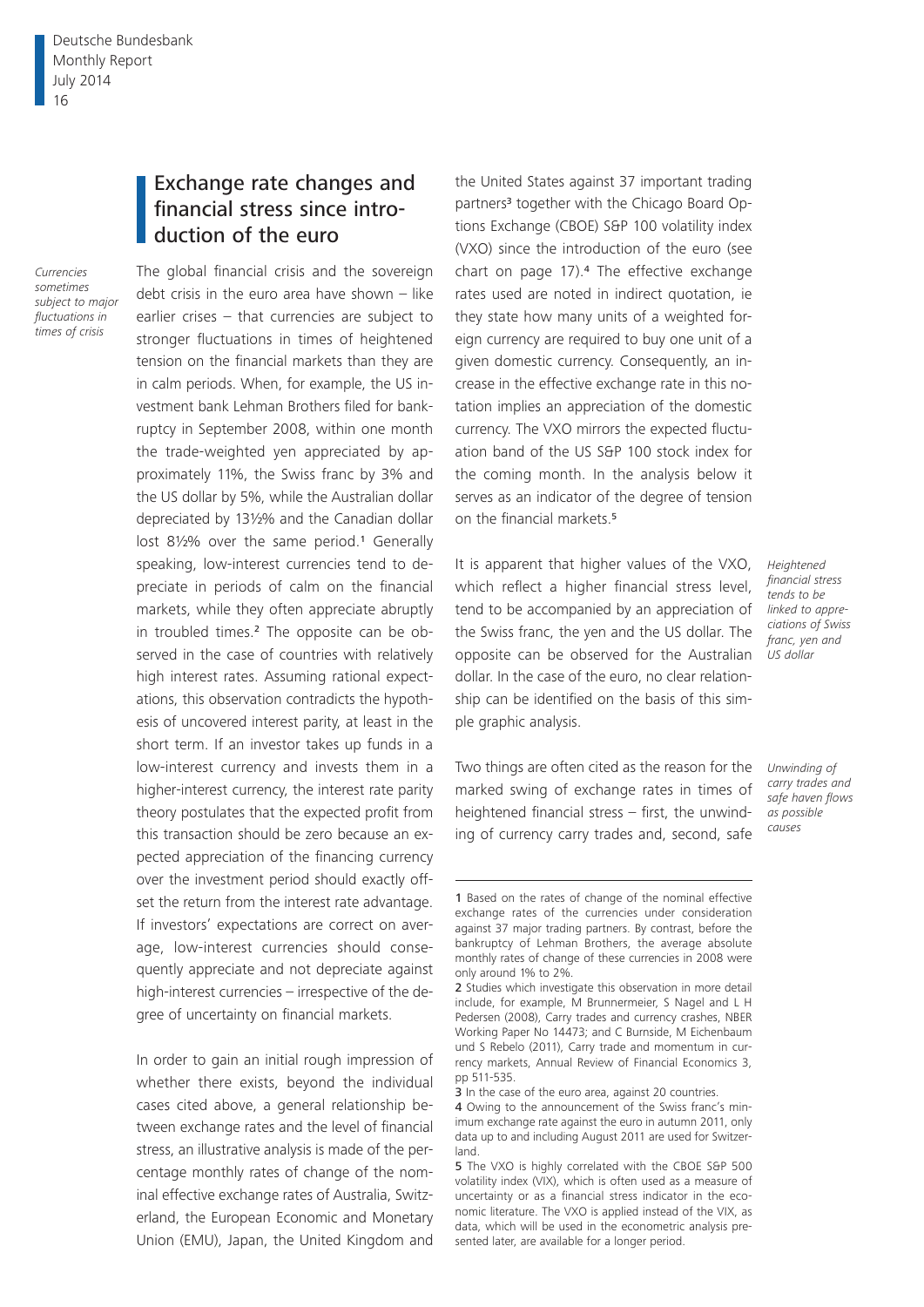

Exchange rate changes and price uncertainty on the stock market

**1** Month-on-month change in the nominal effective exchange rate. An increase corresponds to an appreciation of the currency under consideration. **2** Measured by the volatility index for the S&P 100 (VXO). Deutsche Bundesbank

haven flows. On the other hand, the financial press also often points to carry trades and safe haven flows as the cause of exchange rate fluctuations in the absence of any obvious explanation based on classical exchange rate determinants. However, not every currency fluctuation in times of crisis is necessarily attributable to one of these two causes. A changing influence of other exchange rate determinants might also be responsible. It is therefore prudent to examine carry trades and safe haven flows as causes of significant exchange rate fluctuations in times of crisis in greater detail and more precisely. The resulting implications for the affected countries will also be discussed.

# Causes of strong exchange rate fluctuations in times of heightened financial stress

### Unwinding of currency carry trades

In currency carry trade strategies, investors raise money in a low-interest currency (financing or debt currency) and invest it in a high-interest currency (target currency), without hedging the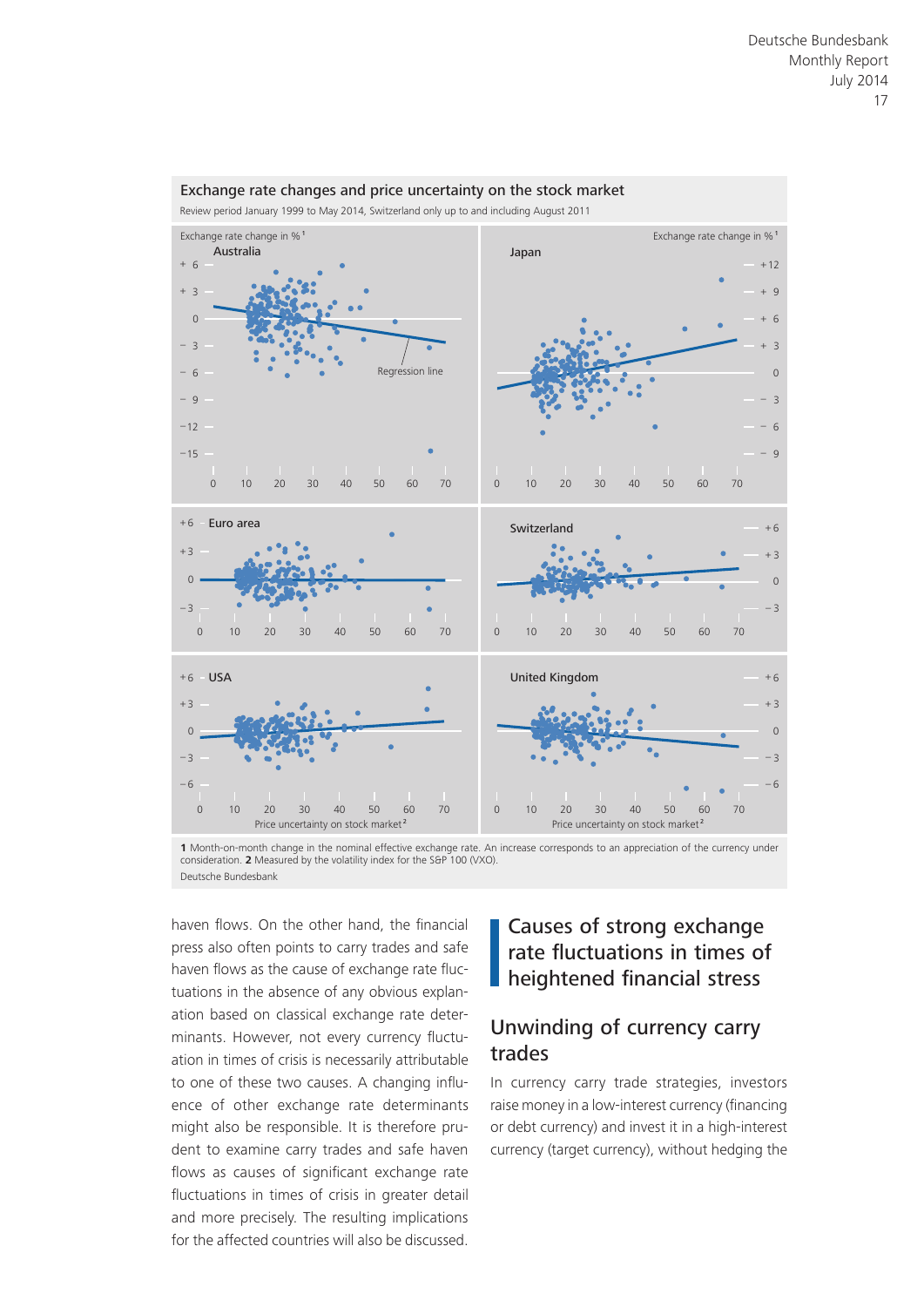Deutsche Bundesbank Monthly Report July 2014 18

*In carry trades, money is raised in a low-interest currency and invested in a highinterest currency* resulting exchange rate risk.6 According to the theory of uncovered interest parity, which assumes risk neutrality, the expected return on such a transaction should be zero, since, over the investment period, the expected appreciation of the financing currency should exactly offset the gain from the interest rate differential. Nevertheless, a large number of empirical analyses examining the uncovered interest parity come to the conclusion that the condition is not met on average *ex post*, at least for shortterm money market paper.7 Often, it is possible to observe the opposite, namely that the target currency appreciates over the investment period and the carry trade transaction thus becomes even more lucrative; in addition to the interest rate differential, the investor also obtains a capital gain on the foreign exchange market.

*Carry trade strategies profitable on average, but very risky*

With low interest rates prevailing over a long period of time, the yen, along with the US dollar, was in particular demand as a financing currency for carry trades over the past two decades. Even if, from a historical perspective, this strategy delivered positive excess returns on average for many pairs of currencies, it is fraught with major risks in specific cases. There is the danger of considerable losses if, contrary to speculators' hopes, the financing currency appreciates significantly. The investment is exposed to what is described in the literature as a crash risk.<sup>8</sup>

*Unwinding of carry trades causes appreciation of financing currency*

If uncertainty on the financial markets and, more particularly, on the foreign exchange market suddenly increases and market participants' risk appetite fades, investors active in carry trades cancel their investment in the highinterest currency – in some cases abruptly – and go back to the low-interest currency. The unwinding of carry trades thus weakens the high-interest currency and strengthens the lowinterest currency. This can, in turn, prompt other investors to unwind their investment, thus reinforcing the described exchange rate effect.<sup>9</sup> As a large fraction of carry trades are debt-financed and thus dependent on financing through banks, restricted lending for very risky investments – which also include carry trades – may also play a part in the unwinding of carry trades during a crisis.<sup>10</sup>

In view of the very loose monetary policy, the return on short-term government bonds has slipped into negative territory in many industrial countries in real terms. This is why investors are increasingly seeking alternative investment opportunities, which are possibly more risky but offer a higher expected yield (known as the search for yield). The build-up of currency carry trade positions is such an investment opportunity. The upward trends of various high-interest currencies in the wake of easing tensions on the international financial markets up to spring 2013 were the result of stronger capital inflows, which were also associated with an increase in carry trade flows into these countries.<sup>11</sup>

Generally speaking, there is a danger that the capital flows associated with carry trades may lead to an excessive price increase and, ultimately, to exaggerations in the case of various asset classes in the target countries if additional demand meets a supply which is normally limited in the short term.<sup>12</sup> In addition, there

*banking sector*

*Implications of low-interest-rate policy for carry trade volumes*

*Carry trades may contribute to the build-up of asset price bubbles and lead to problems in the* 

<sup>6</sup> See Deutsche Bundesbank, Exchange rates and interest rate differentials: recent developments since the introduction of the euro, Monthly Report, July 2005, pp 27-42.

<sup>7</sup> See, for example, M D Chinn and G Meredith (2005), Testing uncovered interest parity at short and long horizons during the post-Bretton Woods era, NBER Working Paper No 11077; R Clarida, J Davis and N Pedersen (2009), Currency carry trade regimes: beyond the Fama regression, Journal of International Money and Finance 28, pp 1375- 1389, also show that the results of econometric estimations for examining uncovered interest parity differ greatly according to level of stress on the financial markets.

<sup>8</sup> See M Brunnermeier, S Nagel and L H Pedersen (2008), loc cit, p 313.

<sup>9</sup> For more information on the impact of carry trade reversals on exchange rate fluctuations in times of crisis, see M Kohler, Exchange rates during financial crises, BIS Quarterly Review, March 2010.

<sup>10</sup> See R McKinnon (2013), Hot money flows, commodity price cycles, and financial repression in the USA and China: the consequences of near-zero US interest rates, China & World Economy 21, pp 1-13.

<sup>11</sup> The Australian dollar, for example, appreciated by around 27% in effective terms against 37 major trading partners from mid-2009 to April 2013. 12 See also R McKinnon (2013), loc cit.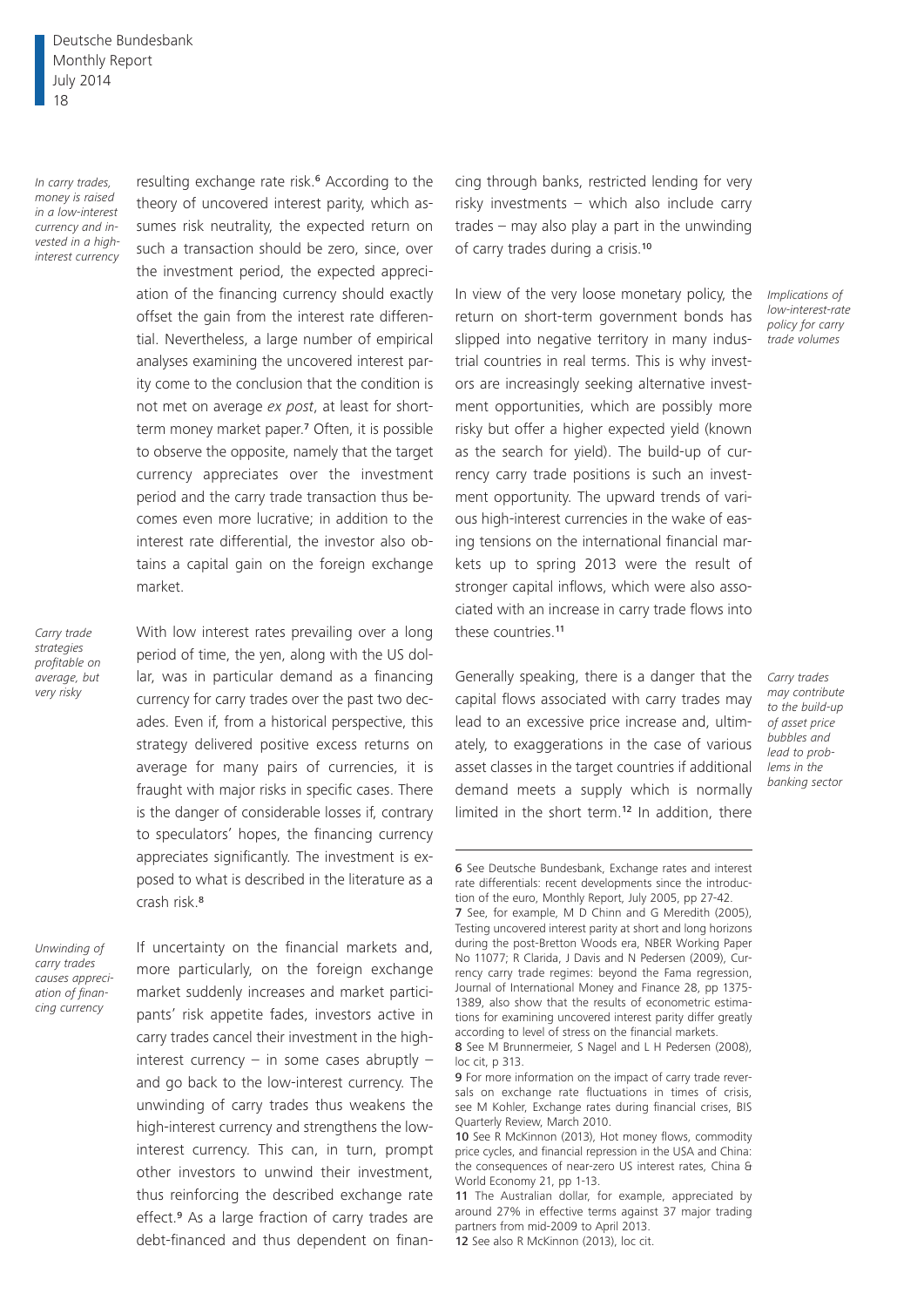often occurs a marked appreciation of the target currency over time, which reduces the competitiveness of the affected country. Conversely, in the case of an unwinding associated with an abrupt and marked appreciation of a financing currency, there is a risk of credit defaults because the majority of carry trades – as mentioned above – are debt-financed. The potential negative repercussions of carry trades through the banking sector might therefore also affect the economies of other countries. Furthermore, assuming unchanged relative price developments at home and abroad, the international price competitiveness of countries whose currencies are used to finance carry trades might abruptly deteriorate due to their unwinding. However, it should not be ignored in this context that price competitiveness is also likely to have shown a steady improvement beforehand owing to the depreciation of the domestic currency.

*Clear losses for typical carry trade target currencies during the tapering discussion in the USA*

One indication of how sensitively carry trades react to changing underlying conditions was the sometimes marked depreciation of a number of high-interest currencies over the course of last year, for which the unwinding of carry trades and other short-term-oriented capital flows provide an explanation.<sup>13</sup> Discussions about an earlier gradual tapering of the loose US monetary policy and associated expectations of higher interest rates along with an expected appreciation of the US dollar were enough to cause this; as a result, the profitability of carry trades using the US dollar as financing currency are said to have decreased.<sup>14</sup>

#### Safe haven flows

Currencies can also appreciate in times of crisis because they are offered as safe investment instruments by the countries issuing them. The currencies of such countries are commonly referred to as safe haven currencies. Safe haven inflows into a currency area – just like the unwinding of carry trades – lead *per se* to the currency of these capital flows' target country becoming more expensive.

There are nevertheless some differences in the *Literature de*literature concerning the precise definition of safe haven currencies (or assets in general). They are viewed as hedge assets, which tend to appreciate when a certain reference portfolio simultaneously falls in value, as "rainy day" assets which appreciate whenever a reference portfolio loses value in times of high uncertainty or generally as assets whose prices rise if uncertainty is high.15 Apart from the fact that the definitions differ in terms of their substance, the classification as a safe haven asset in the first two definitions is determined by the selection of a suitable reference portfolio. The development of the Swiss franc and the yen during the sovereign debt crisis exemplifies the difficulties in identifying safe haven currencies.

The media and the literature are unanimous in ascribing the strength of the Swiss franc to its status as a safe haven currency. When in mid-2011, the franc appreciated so strongly against the euro that it almost attained parity, the Swiss National Bank announced that it would defend a minimum exchange rate of CHF 1.20 against the euro. The aim, as explained in its press release, was to counteract the massive overvaluation of the Swiss franc.<sup>16</sup>

*fines safe haven currency in a variety of ways*

*Massive appreciation of the Swiss franc during the sovereign debt crisis in the euro area*

<sup>13</sup> From April to December 2013, the Australian dollar depreciated by around 14½%, the Brazilian real by 16½% and the Indonesian rupiah by as much as 19% against the 37 major trading partners.

<sup>14</sup> For an in-depth analysis of the impact of tapering news on emerging market economies see J Aizenman, M Binici und M M Hutchison (2014), The transmission of Federal Reserve tapering news to emerging financial markets, NBER Working Paper No 19980; and F Nechio, Fed tapering and emerging markets, Federal Reserve Bank of San Francisco, FRBSF Economic Letter, 3 March 2014.

<sup>15</sup> See R N McCauley and P McGuire, Dollar appreciation in 2008: safe haven, carry trades, dollar shortage and overhedging, BIS Quarterly Review December 2009; D G Baur and T K McDermott (2012), Is gold a safe haven? International evidence, Journal of Banking & Finance 34, pp 1886-1898; and A Ranaldo and P. Söderlind (2010), Safe haven currencies, Review of Finance 14, pp 385-407. 16 The Swiss National Bank's press release of 6 September [2011 may be found at http://www.snb.ch/en/mmr/](http://www.snb.ch/en/mmr/reference/pre_20110906/source/pre_ 20110906.en.pdf) reference/pre\_20110906/source/pre\_ 20110906.en.pdf.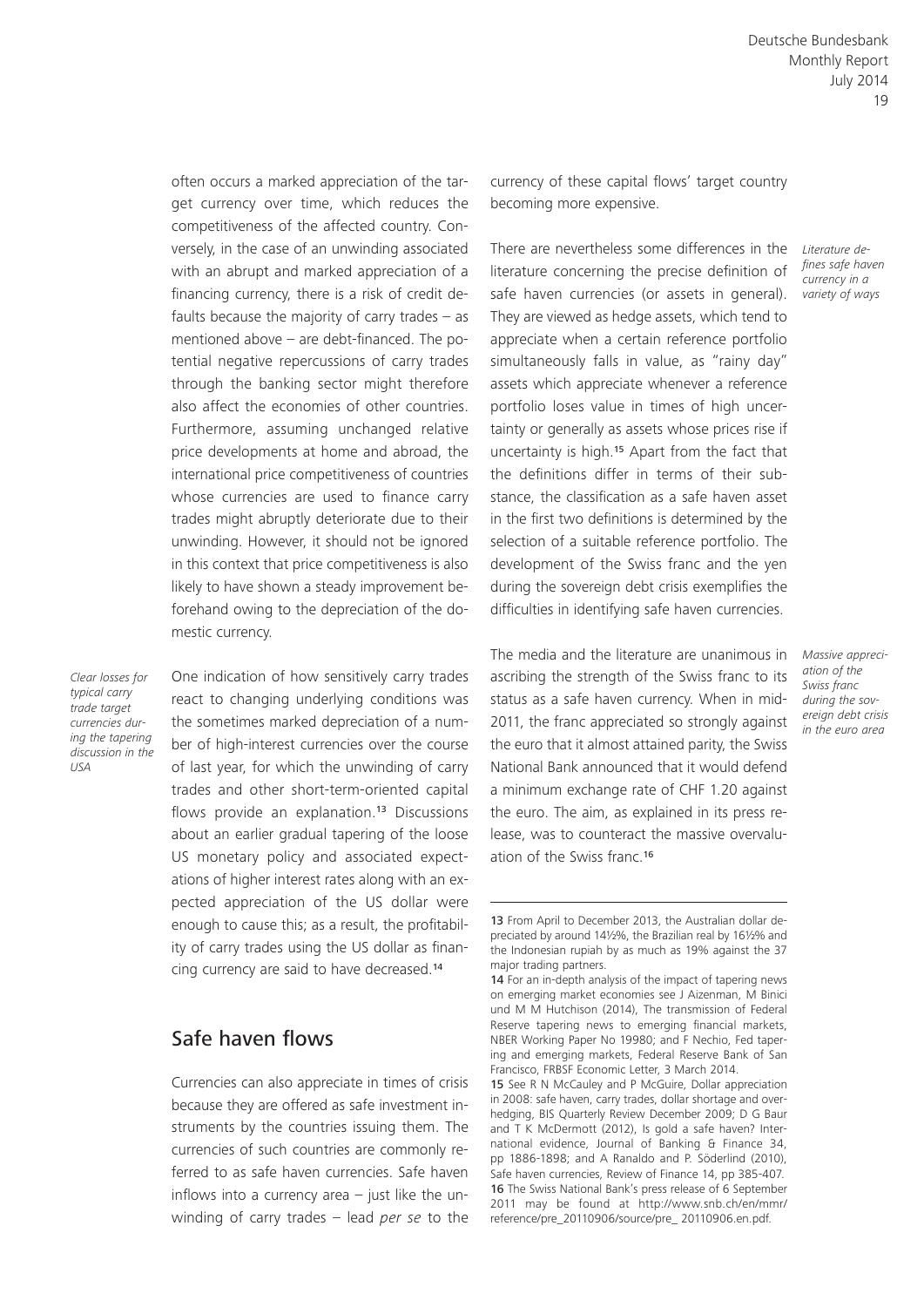

Real effective exchange rate of the yen

**\*** Against 19 major trading partners based on the deflators of total sales. **1** Inverted scale: rising curve (decline in values) denotes a real depreciation/increase in competitiveness. Deutsche Bundesbank

*Safe haven inflows hamper international price competitiveness*

The significant nominal appreciation of the franc which preceded this step had a negative impact on the international competitiveness of the Swiss economy. This is shown clearly by the development of the real effective exchange rate of the Swiss franc (see the chart above). For the third quarter 2011, ie when the Swiss National Bank announced its exchange rate target, this indicator points to competitiveness which is roughly 26½% less favourable than on the long-term average normalised to 100. This was thus an all-time low.<sup>17</sup>

*In principle, appreciations caused by reversal of carry trades "correct" earlier depreciation*

Although the yen also appreciated noticeably during this period, thus weakening Japan's price competitiveness, it was, at the same time, only around 3% below its long-term average (see chart above). The overvaluation of the yen, which was no more than moderate measured by this criterion, was also due to the fact that its clear appreciation – unlike the Swiss franc – was preceded by a long period of continuous nominal depreciations. This may be seen as an

indication that the appreciation of the yen was due primarily to the unwinding of carry trades, while safe haven inflows are likely to have played a key role in the appreciation of the Swiss franc. The empirical study below will support this hypothesis (see box on pages 21 to 23).

Although both the Swiss franc and the yen are typical low-interest currencies, a currency that is attractive as a financing currency for carry trades due to low interest rates is not necessarily also a safe haven currency. While low interest rates are of major importance when choosing a financing currency for carry trades, other (structural) factors play a part in safe haven flows. In Switzerland's case, for example, factors cited include political and institutional stability, a low rate of inflation, confidence in the central bank and a positive net external position.18 Empirical findings, too, suggest that there is a positive relationship between the status of a currency as a safe haven and the net external position of the country that issues it.<sup>19</sup> However, even this does not always help to distinguish between carry trade and safe haven currencies.

#### Preliminary conclusion and next steps

At this intermediate stage, we can conclude that the unwinding of carry trades as well as safe haven flows can trigger the observed international capital flows and exchange rate changes. Nevertheless, it is very difficult to make a clear-cut empirical distinction between

*Difficult to make an empirical distinction between unwinding of carry trades and safe haven flows*

*Financing currency not automatically also a safe haven currency*

<sup>17</sup> Measured by the real effective exchange rate of the Swiss franc based on the deflators of total sales compared with 19 industrial countries. Observations since the beginning of 1975 are included in the calculation of the longterm average.

<sup>18</sup> See T Jordan, Der Schweizer Franken und die Finanzmarktkrise, Kapitalmarktforum 2009 der WGZ-Bank Luxembourg SA in Luxembourg, 24 to 25 September 2009. This source is cited in R N McCauley and P McGuire, loc cit. 19 See M M Habib and L Stracca (2012), Getting beyond carry trade: what makes a safe haven currency?, Journal of International Economics 87, pp 50-64.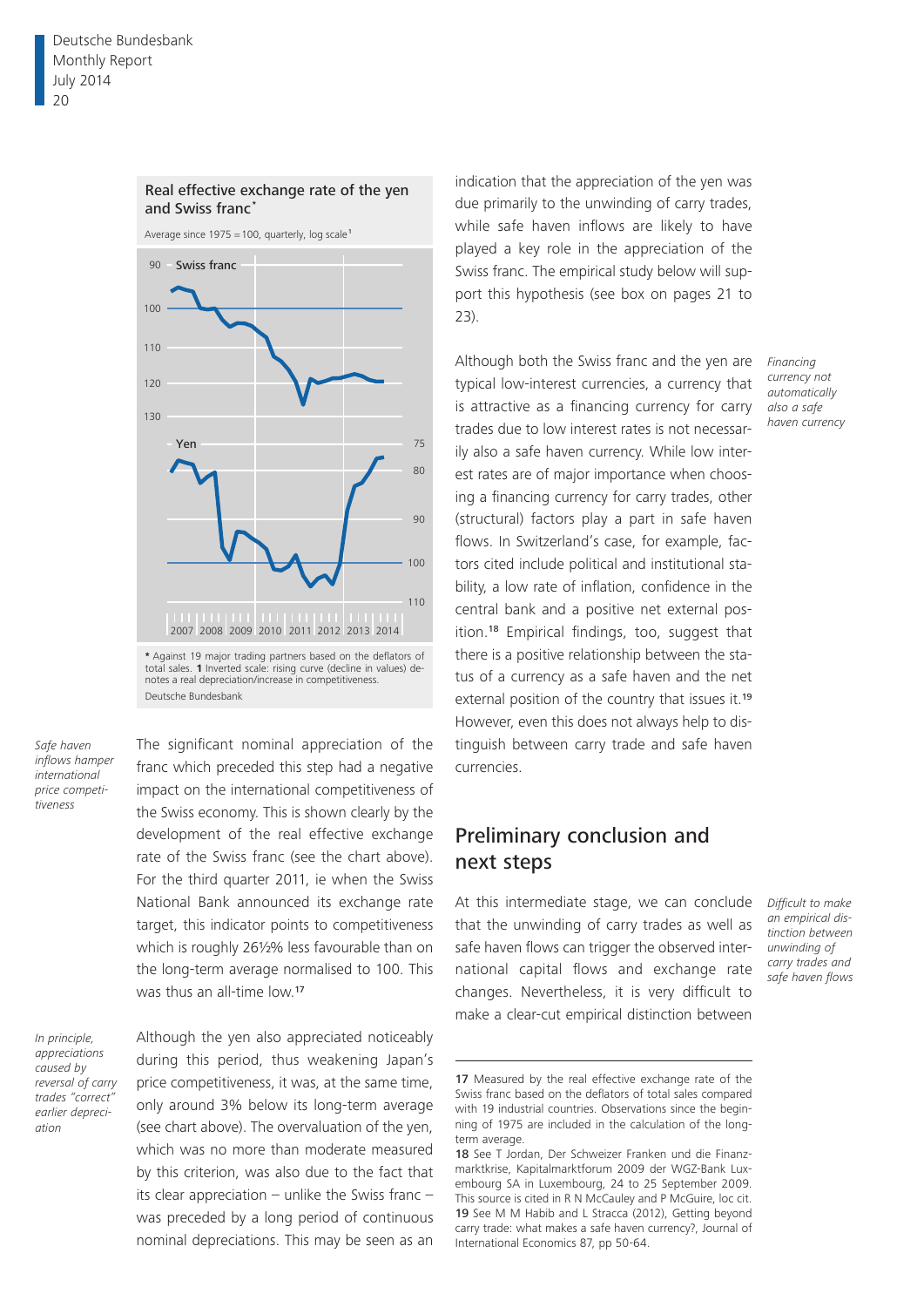#### Empirical method of identifying safe haven currencies

An econometric method of identifying safe haven currencies is presented below. To do this, a threshold model is estimated. This allows the estimated coefficients to be dependent on the degree of tension in the financial markets<sup>1</sup> with a distinction being made between two "regimes" of financial stress.

For simplicity of presentation, the model is initially described for the case where the coefficients are identical in both regimes. The econometric model is then written as

$$
\Delta e_t = \beta_0 + \beta_1 (i_{t-1}^* - i_{t-1})
$$
  
+ 
$$
\beta_2 (i_{t-1}^* - i_{t-1}) \cdot VXO_t
$$
  
+ 
$$
\beta_3 (\pi_{t-1}^* - \pi_{t-1}) + \beta_4 u_{t-1}
$$
  
+ 
$$
\beta_5 \Delta msciw_t + \varepsilon_t
$$

where  $\Delta e_t$  denotes the rate of change of the nominal effective exchange rate.<sup>2</sup>  $(i_{t-1}^* - i_{t-1})$  is the difference between the weighted foreign and domestic one-month money market rate in the preceding period,  $(\boldsymbol{\pi}_{t-1}^*-\boldsymbol{\pi}_{t-1})$  the difference between the weighted foreign and domestic inflation rate in the preceding period,  $VXO_t$  the contemporary CBOE S&P 100 Volatility Index,  $u_{t-1}$  the deviation from a separately estimated equilibrium real exchange rate in the preceding period and  $\Delta msciw_t$  the contemporary return of the global MSCI World stock market index.

The analysis considers the effective exchange rates of the currencies of Australia, Canada, Switzerland, the euro area, Japan, Norway, New Zealand, Sweden, the United Kingdom and the United States. Each of these is calculated against the other nine currencies. The official trade weights are used, which are also used by the European Central Bank to calculate effective exchange rates.<sup>3</sup>

The long-term equilibrium exchange rate is estimated on the basis of the purchasing power parity theory, additionally allowing a deterministic trend, ie  $q_t = \alpha_{\theta} + \alpha_{\theta} t^{t}$ 

 $q_t$  describes the real effective exchange rate calculated on the basis of the consumer price indices and  $v<sub>t</sub>$  an iid error term. The contemporary deviation from the estimated equilibrium real exchange rate  $\hat{q}_t$  is calculated as  $u_t = q_t - \hat{q}_t$ .

The theory of uncovered interest rate parity would be fulfilled *ex post* only if it is not possible to reject the null hypothesis that  $\beta_1$  is equal to 1 and, at the same time, all other coefficients are equal to zero.

If the coefficients are permitted to differ as a function of the financial stress regime, the model is written as

$$
\Delta e_t = \beta_{s,0} + \beta_{s,1}(i_{t-1}^* - i_{t-1})
$$
  
+ 
$$
\beta_{s,2}(i_{t-1}^* - i_{t-1}) \cdot VXO_t
$$
  
+ 
$$
\beta_{s,3}(\pi_{t-1}^* - \pi_{t-1}) + \beta_{s,4}u_{t-1}
$$
  
+ 
$$
\beta_{s,5}\Delta msciw_t + \varepsilon_t,
$$
  

$$
s = \begin{cases} l \text{ if } VXO_t \leq \gamma \\ h \text{ if } VXO_t > \gamma \end{cases}
$$

It differs from that shown above by the *s* index characterising the regime, with  $l =$  low) denoting the regime with comparatively low financial stress,  $h$  (= high) the regime with comparatively high financial stress. The VXO, which may be interpreted as an indicator of the level of financial stress, serves as the threshold variable. The model is estimated separately for each currency. Consequently, the threshold values that separate the two regimes from each other are currency-specific.<sup>4</sup> Put simply, the

<sup>1</sup> In terms of methodology, the econometric approach applied here originates with B Hansen (2000), Sample splitting and threshold estimation, Econometrica 68, pp 575-603.

<sup>2</sup> An increase in the nominal effective exchange rate equates to an appreciation of the currency under observation.

<sup>3</sup> As the effective exchange rates calculated here include the currencies of only some of the countries considered in the official group, the weighting factors are rescaled accordingly.

<sup>4</sup> For the sake of clarity, the presentation of the models does not include an index of countries.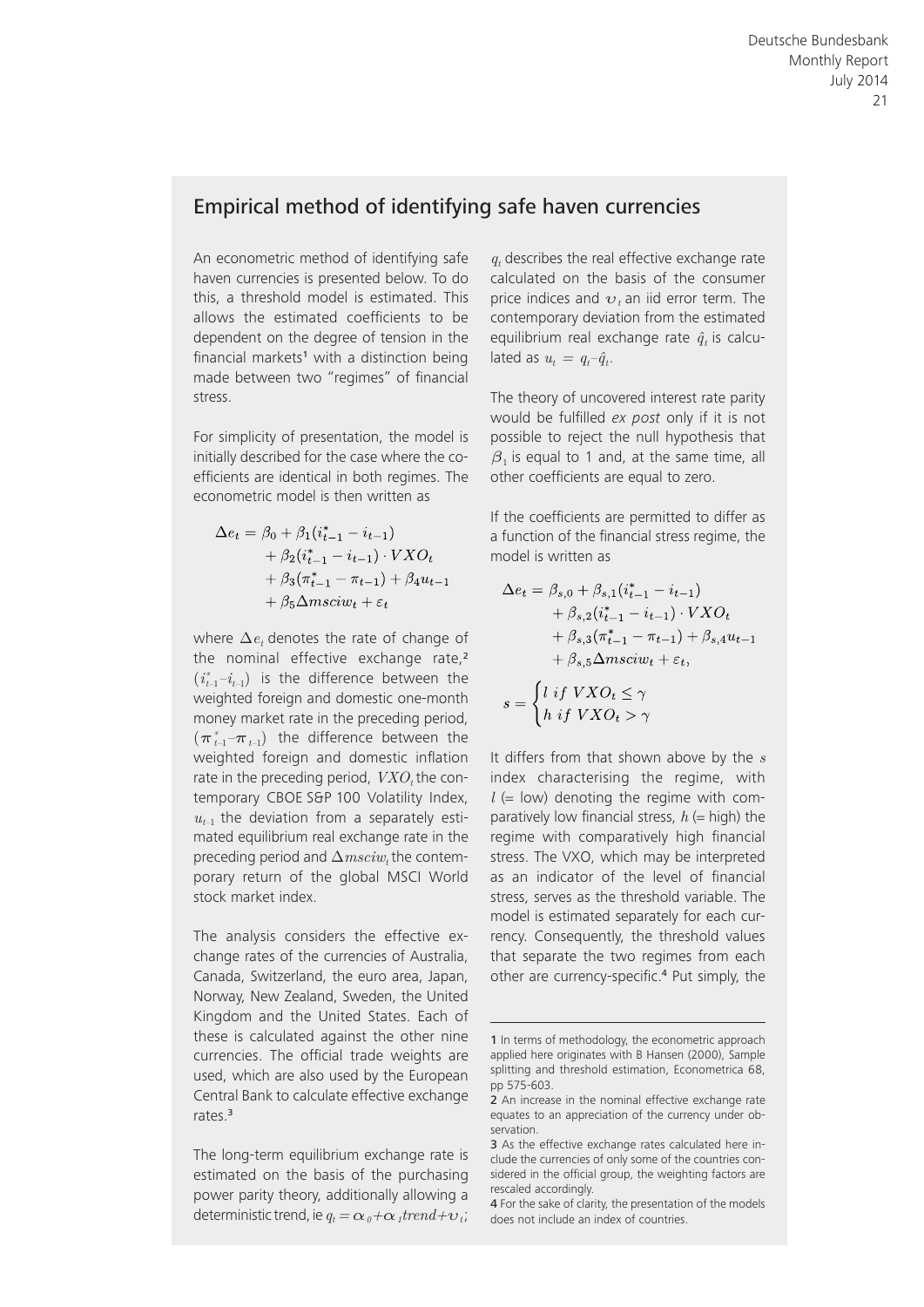|                  | 2 regimes                         |                                | 1 regime                   |                                          |
|------------------|-----------------------------------|--------------------------------|----------------------------|------------------------------------------|
|                  | <b>Financial stress</b><br>regime |                                |                            |                                          |
|                  | <b>Low</b>                        | High                           |                            |                                          |
| Currency         | Sign of<br>$\hat{\beta}_{15}$     | Sign of<br>$\hat{\beta}_{h,5}$ | Sign of<br>$\hat{\beta_5}$ | Classification                           |
| <b>AUD</b>       | $+$                               | $+$                            | $+$                        | Speculative                              |
| CAD              |                                   |                                | $+$                        | Speculative                              |
| CHF              |                                   |                                |                            | Hedge/safe<br>haven                      |
| <b>EUR</b>       |                                   |                                |                            | Hedge                                    |
| <b>JPY</b>       | $\Omega$                          | $\Omega$                       | $\Omega$                   | Carry trade<br>financing1                |
| <b>NOK</b>       |                                   |                                | $+$                        | Speculative                              |
| N <sub>7</sub> D |                                   |                                | $+$                        | Speculative                              |
| <b>SFK</b>       |                                   |                                | $+$                        | Speculative                              |
| GBP              | $\Omega$                          | $\Omega$                       | $\Omega$                   | Unclear                                  |
| <b>USD</b>       | $\Omega$                          |                                | $\Omega$                   | Carry trade<br>financing1/<br>safe haven |

Estimation results and currency

classifications<sup>\*</sup>

<sup>2</sup> – (+) denotes coefficients which are negative (positive) and significantly different from zero. "0" denotes coefficients which are statistically not significantly differ- $\hat{\beta}_{h,2}$  is positive and significantly different from zero. Deutsche Bundesbank and deutsche Bundesbank \* "-" ("+") denotes coefficients which are negative (posient from zero. 1 In both cases, the estimated coefficient

threshold value is set so that the explanafrom a tory power of the regression is as high as possible over both regimes. If the detercant, the coefficients of the model are then and as a carry trade financing currency is manufacturing, mining and quarrying, energy and water supply, disposal, construction, trade, transportation and storage, accommodaestimated using regime-specific linear least therefore not mutually exclusive. squares regressions. However, the regression for the low-stress regime incorporates mined threshold value is statistically significant, the coefficients of the model are then only observations at such points in time when the value of the VXO is not higher than the determined threshold value. All other observations are assigned to the highstress regime. If the determined threshold value is not statistically significant, only one regression is performed for all observations. In this case, the model parameters are therefore not regime- dependent.

Two conditions have to be fulfilled for a currency to be classified as a safe haven currency. First, the statistical evidence has to indicate the existence of two regimes. Second, the estimated coefficient  $\beta_{h,5}$  must be negative and be significantly different from zero. By contrast, in the case of a

**Balance is not-finance of listed and compared with the extrapolate separate separate separate separate separate separate separate separate separate separate separate separate separate separate separate separate separate** conditions are fulfilled, the currency is fundamentally suitable for hedging equity posstatistically significantly different from zero, ie there must be a negative relationship between the rate of change in the exchange rate and global stock market returns on average across all observations. If these itions.<sup>5</sup>

> Currencies are classified as speculative significantly different from zero. In this case,  $\overline{\mathcal{L}}$ there would be (on average across all observations and/or in the high-stress regime) a positive relationship between the rate of change in the respective exchange rate and global stock market returns. where  $\hat{\beta}_{5}$  (if there is a single regime) or  $\hat{\beta}_{h,5}$ (if there are two regimes) is positive and is

> estimated coefficient of the interaction term  $(i^*_{t-1}-i_{t-1})$   $VXO_t$  is positive, and the cofficiont is significantly difforant from zoro efficient is significantly different from zero (ie  $\hat{\beta}_{h,2}$  if there are two regimes and  $\hat{\beta}_2$  if there is a single regime). Under these conditions, the currency which is remunerated at a low rate depreciates (appreciates) if there is low (high) tension in the financial mar-Currencies are classified as carry trade financing currencies where the sign of the kets. Classification as a safe haven currency therefore not mutually exclusive.

The econometric model is estimated for the period from March 1986 to September 2012. In the case of the Swiss franc, only observations up to the end of August 2011 are included. The currency classifications derived from the estimates and based on the definitions above are shown in the table above.

The results indicate stress regime- dependent behaviour for five of the currencies: the Australian dollar, the Swiss franc, the yen, the pound sterling and the US dollar.

<sup>5</sup> However, this interpretation – like the interpretation of the other parameters – holds only ceteris paribus, ie if it is controlled for the influence of the other explanatory variables.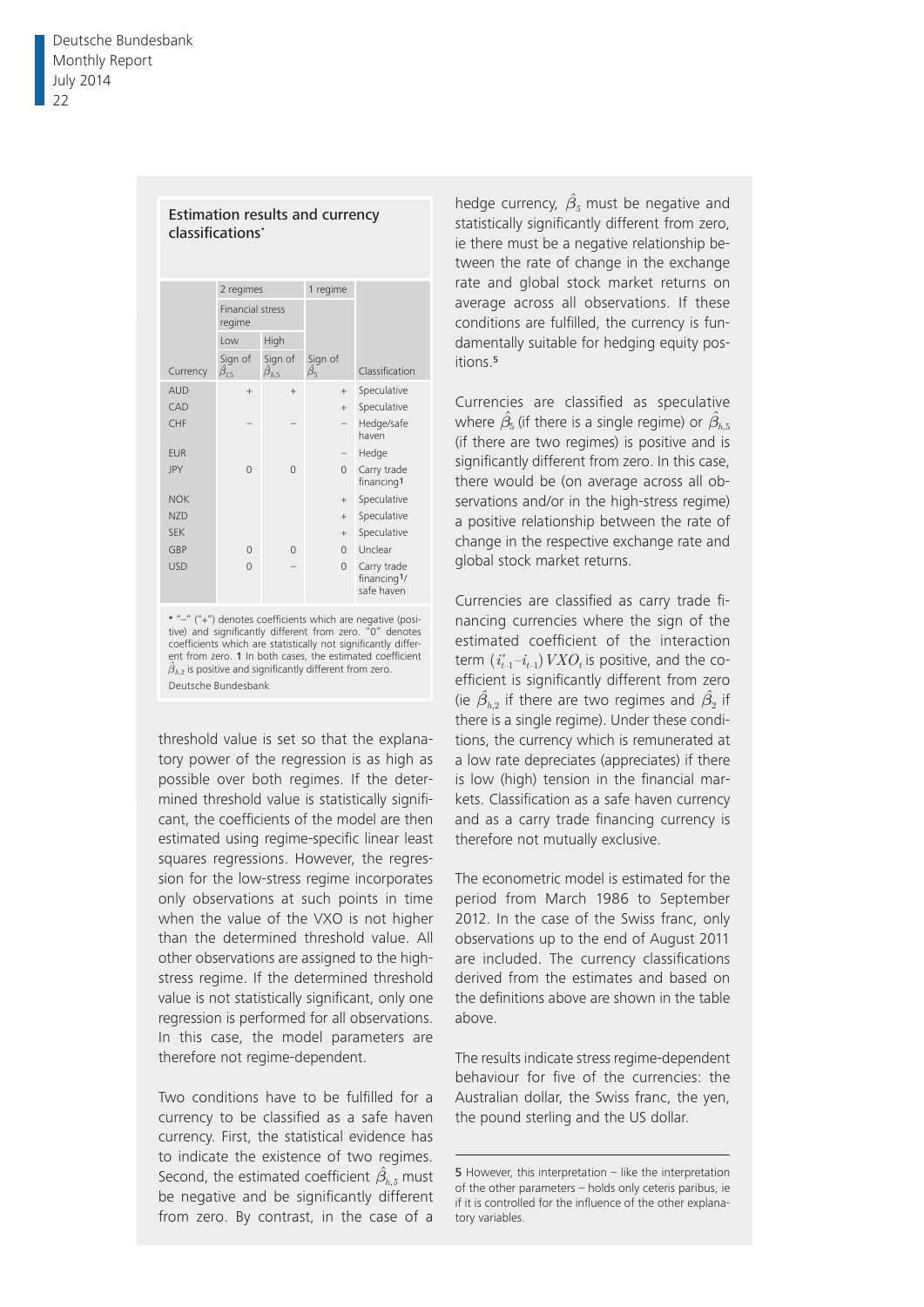Two currencies, the US dollar and the Swiss case of the Swiss franc also suggest a nega-Assets statements porations enterprises  $\sum$ and global stock market returns on average across all observations, it can - unlike the US tive relationship between its rate of change dollar – also be termed a hedge currency. franc, are classified as safe haven currencies. First, two different regimes exist for these currencies. Second, the sign of  $\hat{\beta}_{h}$  is negative for both currencies. As the results in the

Intangible assets 19.9 2.5 2.2 In the case of the yen, the results also point to the existence of two different regimes. Nevertheless, for the yen it is not possible to find any statistically significant relationship between currency yields and global  $\mathbb{F}$  is settled in stock market returns – either in periods of high financial stress or on average across all Loans to affi liated observations  $-$  if it is controlled for the other determinants considered in the the yen is therefore classified as a carry trade financing currency. This interpretation is also supported by the fact that the estimated coefficient of the interest differential model. Owing to the positive sign of  $\hat{\beta}_{h,2}$ ,

these two determinants since they share the same trigger  $-$  a high level of financial stress accompanied by reduced risk appetite. Furthermore, the carry trade volume cannot be quan- other exchange rate determinants remain cor tified reliably. It is difficult to distinguish capital stant, it offers protection against asset losse flows associated with carry trades from capital This is largely flows motivated by other factors.<sup>20</sup> A higher interest rate in a given country may also reflect a better growth outlook and lead to long-term capital imports which, in turn, cause the national currency to appreciate. Unlike capital inflows based on carry trades, however, these investments would not be expected to unwind abruptly during sudden periods of tension on the financial markets. from affi

Even so, changes in the exchange rate depending on financial stress can be used as an indicator for identifying safe haven currencies if a distinction is made between the different degrees of tension and, at the same time, the protective function of secure assets is taken into consideration. Unlike a carry trade currency, a safe

Two currencies, the US dollar and the Swiss in the low-stress regime  $\hat{\beta}_{l,1}$  – counter to Consoliequilibrium rate are corrected. that deviations from the long-term real the theory of uncovered interest rate par $ity - is negative$  and statistically significant. Moreover, it is only in times of high financial stress that the nominal effective exchange rate of the yen adjusts to such a degree

> In the case of the pound sterling, the results do not allow a clear-cut classification. The and the Swedish krona are classified as noculativ speculative currencies. Australian dollar, the Canadian dollar, the Norwegian krone, the New Zealand dollar

> The results do not point to any crisis-specific behaviour for the euro. As its rate of change, according to the results, is also negatively related to global stock market returns, it is classified as a hedge currency.

haven currency would be characterised by the fact that, during periods of especially heightened financial stress and assuming that the other exchange rate determinants remain constant, it offers protection against asset losses. ows associated with carry trades from capital This is largely consistent with the "rainy day" definition of safe haven currencies. A broad, global share price index can be used as an indicator of (potential) asset losses. In times of major uncertainty, it may be assumed that investors avoid risk and that share prices tend to fall.

> Below, we present a corresponding analysis which specifically uses monthly returns on the MSCI World Index at times of varying levels of financial stress. This global equity price index, calculated by Morgan Stanley Capital International, captures more than 1,600 market

<sup>20</sup> An overview of various measures and their limitations may be found in S Curcuru, C Vega and J Hoeck (2010), Measuring carry trade activity, Board of Governors of the Federal Reserve System.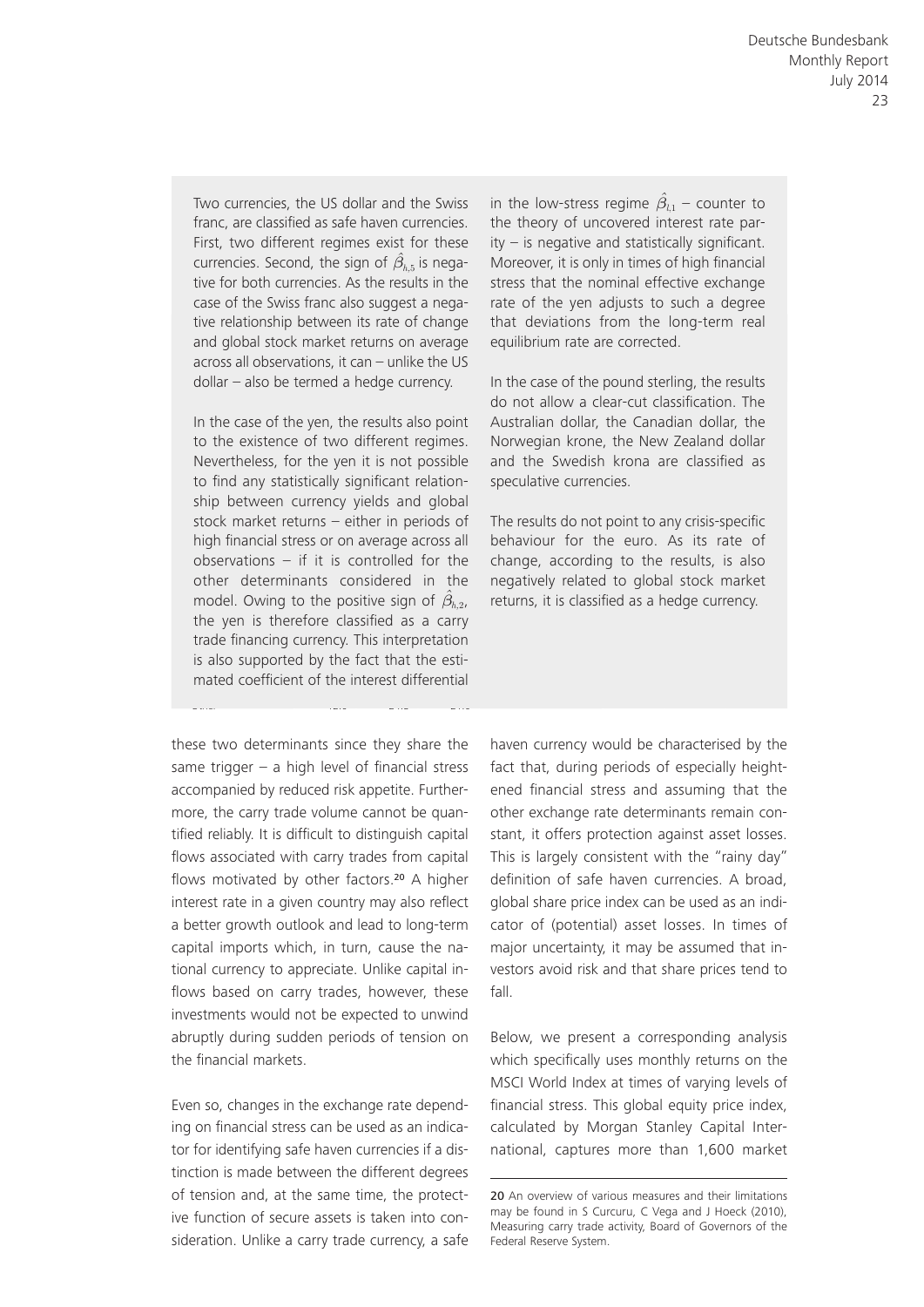prices from 23 countries<sup>21</sup> and can therefore provide a picture of global developments in the equity markets.22 This index was chosen as the reference portfolio because it is more broadly based than national indices and offers a global perspective.

It is evident that some currencies are linked positively to global equity price developments and that others have a negative connection (see chart on pages 25 and 26). It is also apparent that, in many cases, there appears to be a higher degree of dependency between exchange rate developments and equity price developments in periods of great uncertainty in the financial markets (right-hand column of the chart). At this point, the chosen threshold value is the value of the VXO which is not exceeded by 80% of the observations (the lower 80% quantile).

*Procedure allows distinctions to be made between different stress regimes*

These descriptive findings will be investigated econometrically below in terms of their significance, taking due account of other determinants. To this end, an empirical approach to identifying safe haven currencies will be presented.<sup>23</sup> The objective is first to define the term "safe haven currency" as precisely as possible and, second, to make a distinction as far as possible between safe haven currencies and carry trade financing currencies. Moreover, the underlying analysis provides insights into the extent to which the influence of classical exchange rate determinants, such as relative price developments, differs in periods of high and low financial stress.

# An empirical method of identifying safe haven currencies

The downside of the graphical evidence portraying the relationship between financial stress, global stock market returns and exchange rates presented in the preceding section is that it does not allow us to control for the influence of other determinants. The

method presented here, however, also takes into account standard exchange rate determinants.

The rate of change of the relevant nominal effective exchange rate is used as a dependent variable in this study. In addition to the lagged interest rate differential between home and abroad (referred to below as the effective interest rate differential), explanatory variables are the relative price developments of the previous month as well as the deviation from a longterm real equilibrium rate of the currency in question, estimated in a separate regression based on the theory of purchasing power parity. Furthermore, the econometric model contains an interaction term between the effective interest rate differential and the level of financial stress measured by the VXO. Using this term, the influence of the unwinding of carry trades on exchange rate developments can be controlled for, at least approximately.24 The impact of global stock market returns, which are also incorporated into the model as a potential determinant, is of key interest. If the estimated coefficient is negative, this implies, *per se*, a negative relationship between the rate of change of the currency under consideration and global stock market returns. Provided that the other determinants of the currency do not change, it thus offers a certain degree of protection against price losses in the equity market.

Earlier analyses of safe haven currencies almost exclusively used bilateral exchange rates. The

*The analysis also considers classical exchange rate determinants*

<sup>21</sup> The index calculation in "local currency" is used, which means that, unlike the US dollar-based MSCI World Index, the performance of the currencies relative to the US dollar has no impact on the index.

<sup>22</sup> Details of the index construction may be found at www.msci.com.

<sup>23</sup> This section is based on the research paper "Carry funding and safe haven currencies: a threshold regression approach" by O Hossfeld and R MacDonald, shortly to be published by the Deutsche Bundesbank as a discussion paper.

<sup>24</sup> See M Hattori and H S Shin (2009), Yen carry trade and the subprime crisis, IMF Staff Papers No 56, pp 384-409 on the underlying motivation of this specification, and M M Habib and L Stracca, loc cit, who also include an interaction term of this type in their model.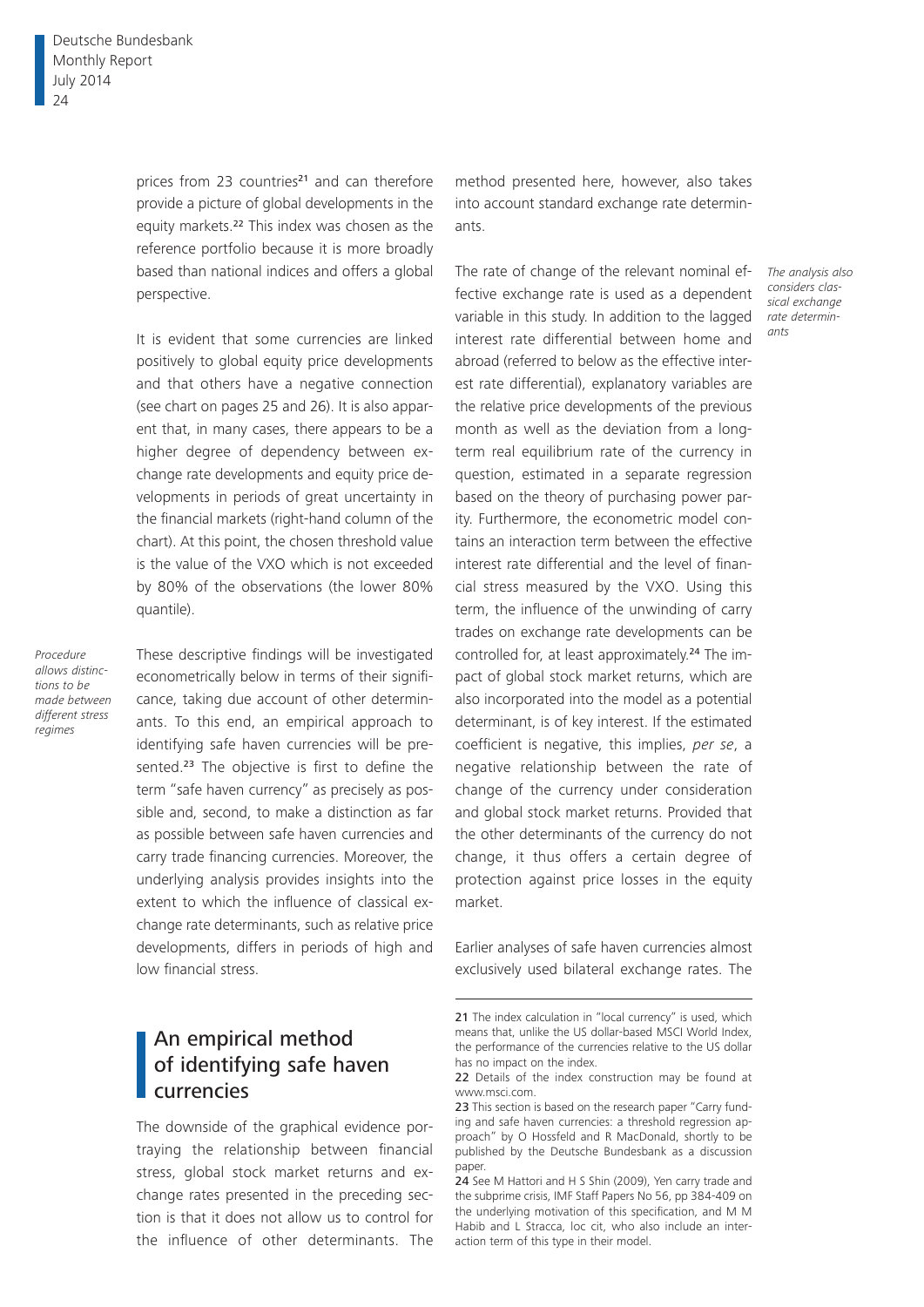

Exchange rate changes and global stock market returns in periods of low and high tension on the financial markets

**1** Value of the volatility index for the S&P 100 (VXO) does not exceed the lower 80% quantile. **2** Value of the volatility index for the S&P 100 (VXO) exceeds the lower 80% quantile. **3** Month-on-month change in the nominal effective exchange rate. 4 Measured by<br>the MSCI World Index. Month-on-month change. Deutsche Bundesbank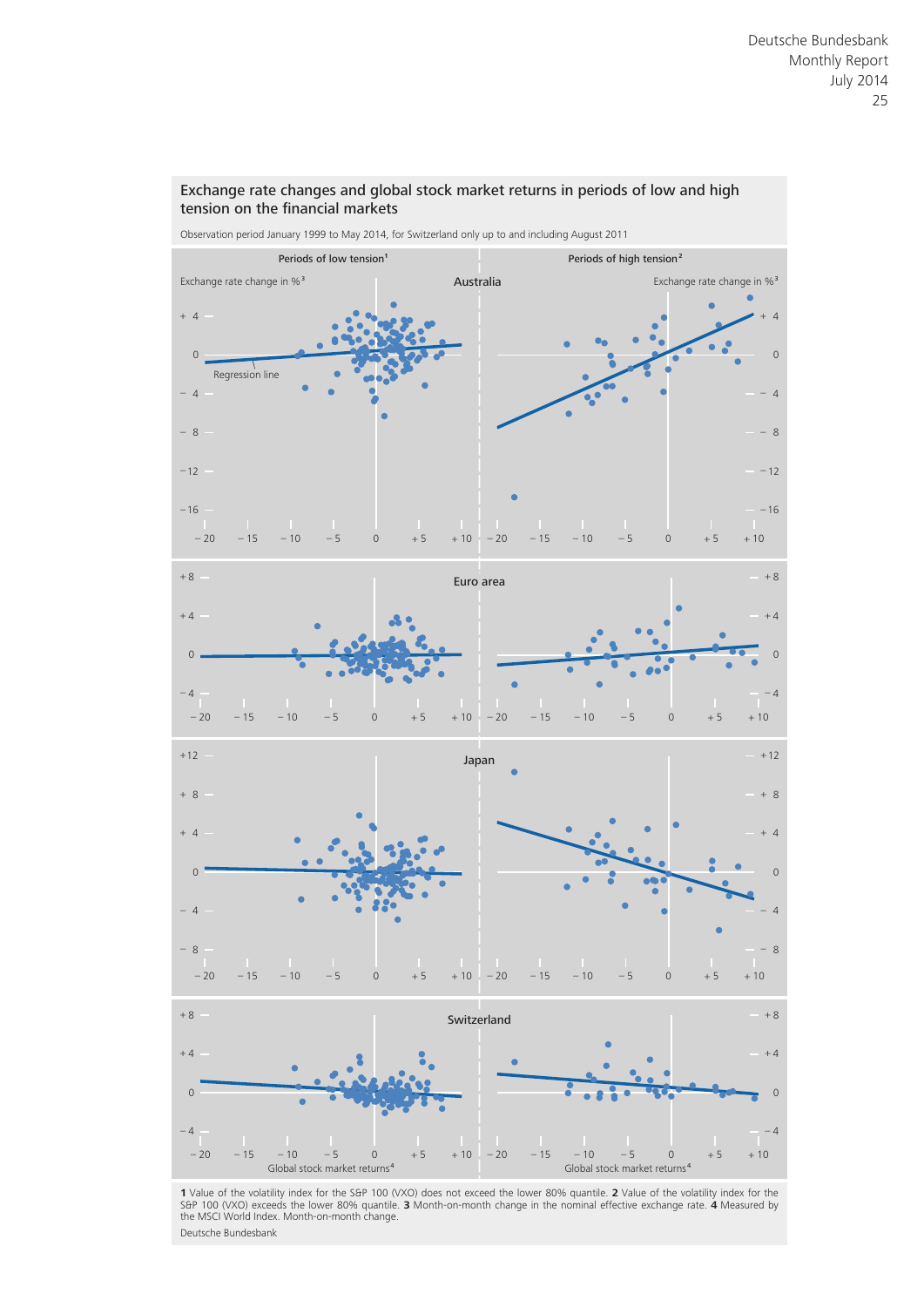

#### Exchange rate changes and global stock market returns in periods of low and high tension on the financial markets (continued)

**1** Value of the volatility index for the S&P 100 (VXO) does not exceed the lower 80% quantile. **2** Value of the volatility index for the S&P 100 (VXO) exceeds the lower 80% quantile. **3** Month-on-month change in the nominal effective exchange rate. **4** Measured by the MSCI World Index. Month-on-month change. Deutsche Bundesbank

*Estimation based on effective instead of bilateral exchange rates*

problem with this is that this method can only express whether a particular currency can be seen as a safe haven currency in relation to another currency, and not in the wider sense that the term "safe haven currency" actually implies. For this reason, this study analyses effective exchange rates – ie trade-weighted exchange rates – rather than simple bilateral exchange rates. A significant advantage of using effective exchange rates is that there is a smaller risk that two safe haven currencies will not be identified because they "neutralise" each other due to the fact that one of the currencies is notated in the numerator and the other in the denominator of a bilateral exchange rate. Furthermore, using effective exchange rates makes it easier to analyse the impact of high levels of financial stress and the resulting capital flows on international price competitiveness.

longer time series, effective exchange rates against a smaller group of countries than previously are used. These data are available for a longer period. A total of ten currencies are observed:<sup>25</sup> The effective exchange rates of these ten currencies are calculated against each of the other nine currencies. In doing this, the applied weightings are those which are also used by the European Central Bank to calculate the official effective exchange rates, albeit with the difference that the calculation here does not incorporate all the countries included in the ECB's calculations and that the weightings therefore have to be rescaled accordingly. The analysis period is from March 1986 to September 2012.<sup>26</sup> In the case of Switzerland, how-

<sup>25</sup> The currencies considered are the Australian dollar (AUD), the Canadian dollar (CAD), the Swiss franc (CHF), the euro (EUR), the yen (JPY), the Norwegian krone (NOK), the New Zealand dollar (NZD), the Swedish krona (SEK), the pound sterling (GBP) and the US dollar (USD).

Because the time series presented above are available only for a relatively short period and more reliable analyses can be performed using *Description* 

<sup>26</sup> In the case of the euro area, for the period prior to the introduction of the euro, back-calculations are performed using German data.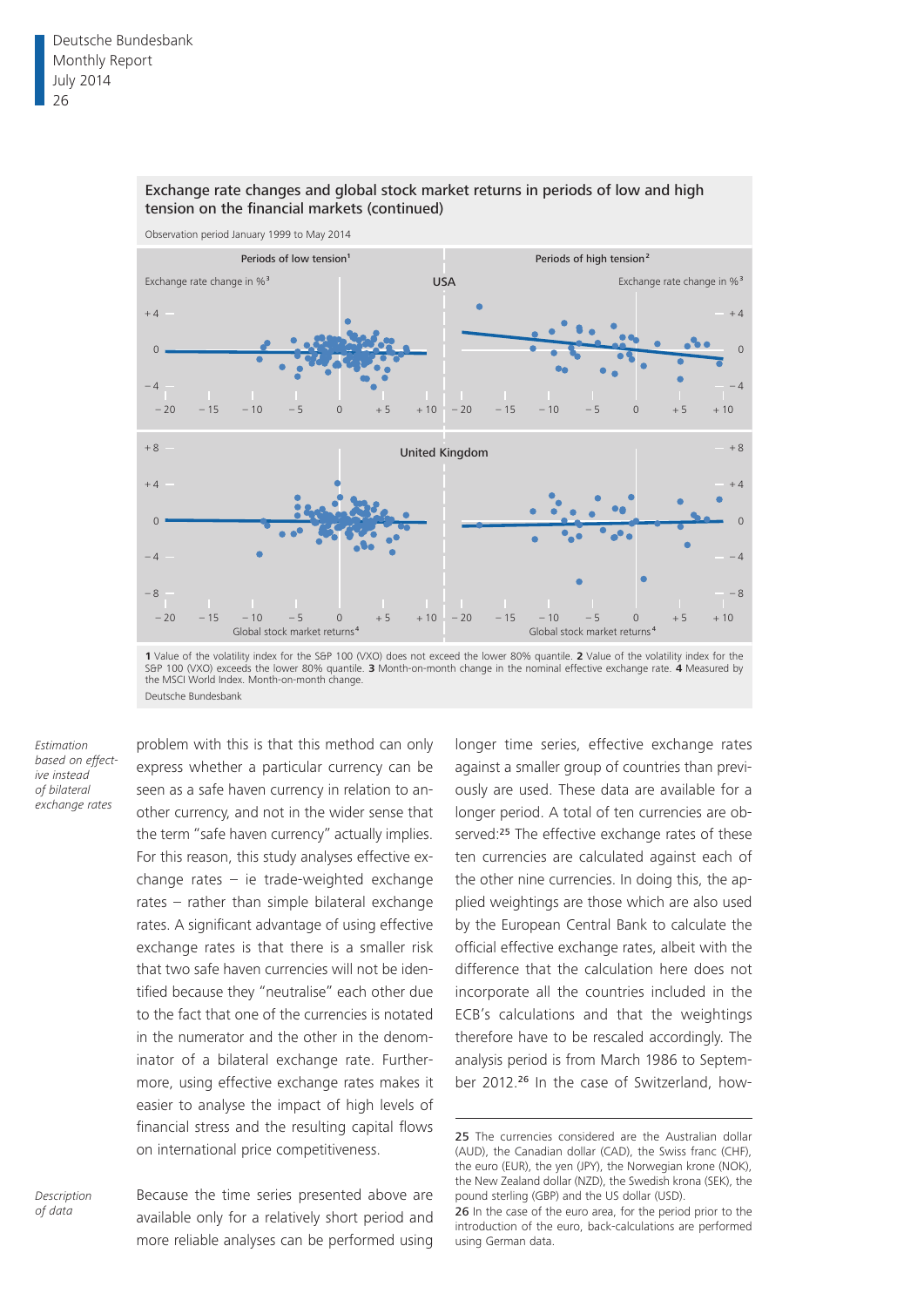ever, only observations up to and including August 2011 are taken into account.

To investigate which currency is a safe haven currency – in empirical terms and based on the definition provided above – a threshold regression analysis is performed.<sup>27</sup> This method makes it possible to perform a regression analysis for various regimes which differ over the range of financial stress covered by the study. In this approach, the coefficients estimated on the basis of the econometric model may therefore differ from one another depending on the stress regime. The threshold value is not determined on an *ad hoc* basis as in the previous descriptive analysis, but such that the explanatory power of the models is as great as possible across both regimes. We then test whether the identified threshold value is statistically significant.

*Precise definition of a safe haven currency*

The classification of a currency as a safe haven depends on the estimation results for the regime with high financial stress. A currency is referred to as a safe haven currency if there is a negative relationship between its return and global stock market returns (measured by the MSCI World Index) in periods of heightened financial stress, ie the estimated coefficient of global stock market returns should be negative and statistically significant even when controlling for the influence of the other exchange rate determinants mentioned above.

This largely corresponds to the "rainy day" interpretation of a safe haven asset. However, taking into account other exchange rate determinants also helps to ensure that any appreciation in times of crisis is not due to fluctuations in other fundamental determinants.

*Swiss franc and US dollar classified as safe haven currencies …*

In the case of the Swiss franc, the results indicate that, in times of low financial stress, exchange rate developments depend primarily on classical fundamental determinants such as relative price inflation. By contrast, in a highstress regime, changes in global stock market returns are the only determinant that exerts a

significant – negative – influence on the rate of change of the Swiss franc. This analysis therefore classifies the Swiss franc as a safe haven currency. It is also striking that the percentage of explained variation of exchange rate changes in the high-stress regime is nearly three times as high as in the low-stress regime.

The US dollar is also classified as a safe haven currency according to the definition and the estimation results. Unlike the Swiss franc, however, it is not simultaneously a hedge currency because the negative relationship to global stock market returns is limited to periods of high financial stress and does not apply on average for all observations, ie independently of the level of financial stress. In the case of the yen, the results tend to indicate that, in periods of calm, it is used as a financing currency for carry trades, which weakens the yen, and built-up positions are unwound during periods of heightened financial stress, causing the yen to appreciate again suddenly.<sup>28</sup> The empirical study does not confirm any additional relationship between the rate of change for the yen and global stock market returns, meaning that the yen cannot be described as a safe haven currency on the basis of the selected definition and the estimation results.

The evidence suggests that the results for the euro are not regime-dependent. The euro is classified as a hedge currency since there is, *per se*, a negative relationship between its rate of change and global stock market returns. Estimating the model using bilateral euro-based rather than effective exchange rates shows that only the Swiss franc can be considered a safe haven currency in relation to the euro. There is, meanwhile, no significant relationship between the rate of change of the euro-US dollar exchange rate and global stock market returns.

*… appreciations of the yen in periods of heightened uncertainty probably due to its role as a financing currency in carry trades*

*The euro as a regimeindependent hedge currency*

<sup>27</sup> For more detailed information about the estimation methodology, see the box on pp 21-23.

<sup>28</sup> This interpretation is also supported by the fact that the nominal effective exchange rate only changes in periods of heightened financial stress to such a degree that deviations from the real effective equilibrium rate are corrected.